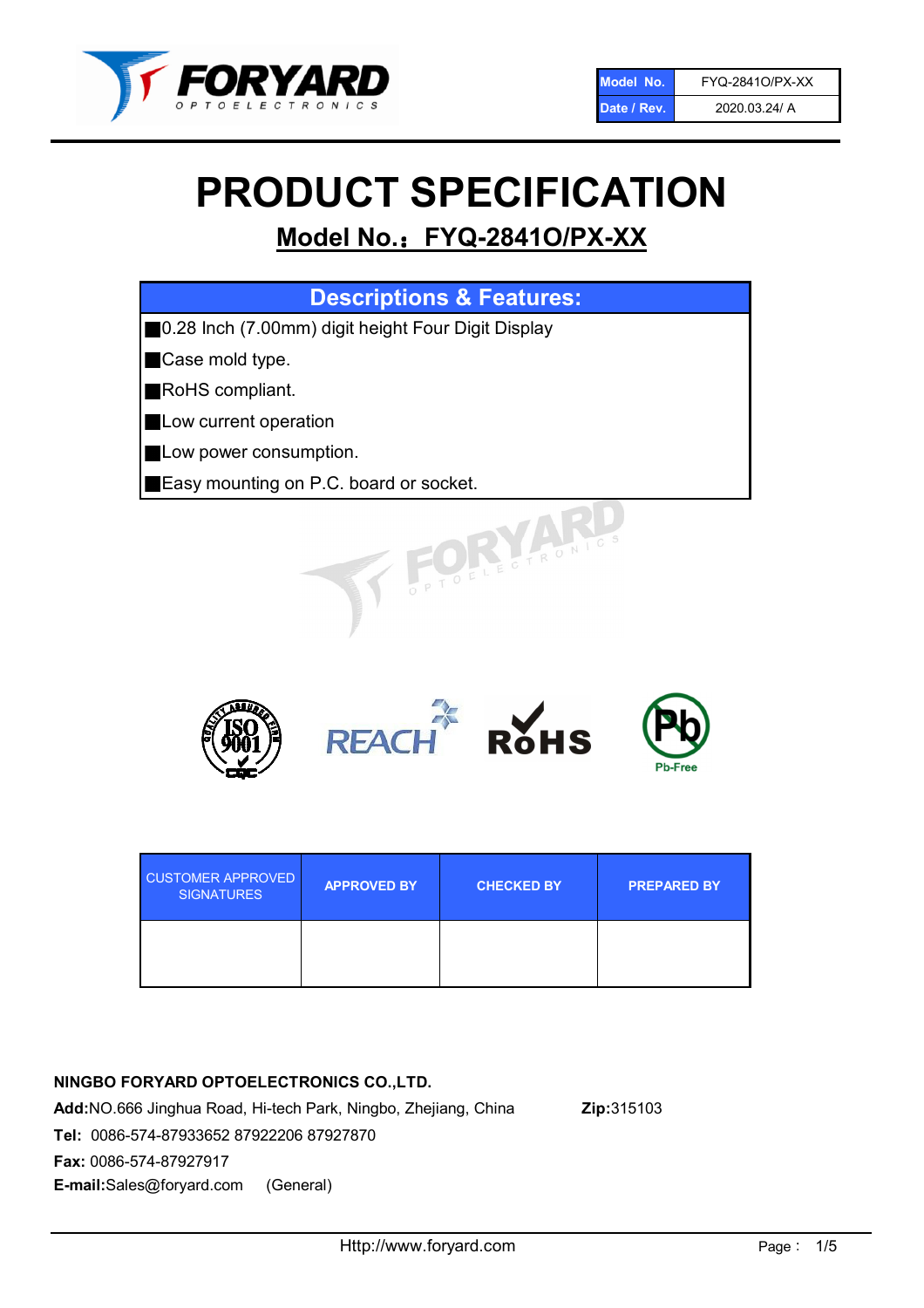

| Model No.   | FYQ-28410/PX-XX |
|-------------|-----------------|
| Date / Rev. | 2020.03.24/ A   |

# Model No.: FYQ-2841O/PX-XX

#### ■ -XX: REF Surface / Epoxy color

| Color<br><b>Number</b>      |                |                                                   |                              |               |
|-----------------------------|----------------|---------------------------------------------------|------------------------------|---------------|
| REF Surface Color   O White |                | $\circ$ Black $\circ$ Gray                        | $\cup$ Red                   | $\circ$ Green |
| Epoxy Color                 | I∩ Water Clear | $\mathbin{\varcap}$ White $\mathbin{\varcap}$ Red | $\circ$ Green $\circ$ Yellow |               |

#### ■ Mechanical Dimensions



Notes:

- 1. All pins are Φ0.45[.019]mm
- 2. Dimension in millimeter [inch], tolerance is ±0.25 [.010] and angle is ±1° unless otherwise noted.
- 3. Bending≤Length\*1%.
- 4.The specifications,characteristics and technical data described in the datasheet are subject to change without prior notice.
- 5.The drawing is different from the actual one, please refer to the sample.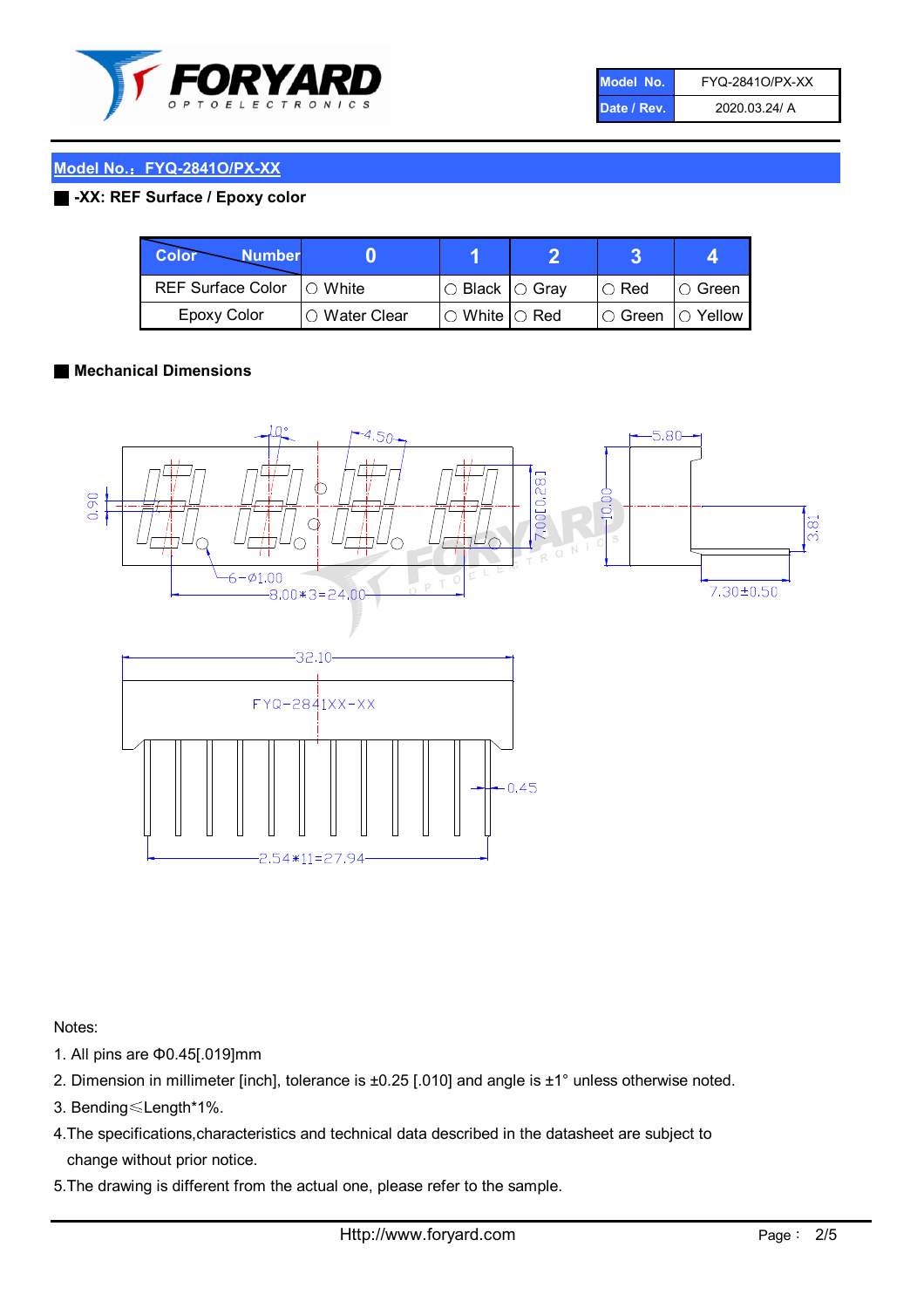

| Model No.   | FYQ-28410/PX-XX |
|-------------|-----------------|
| Date / Rev. | 2020.03.24/ A   |

# Model No.: FYQ-2841O/PX-XX

■ All Light On Segments Feature & Pin Position









THE PARTIES

FYQ-2541PX

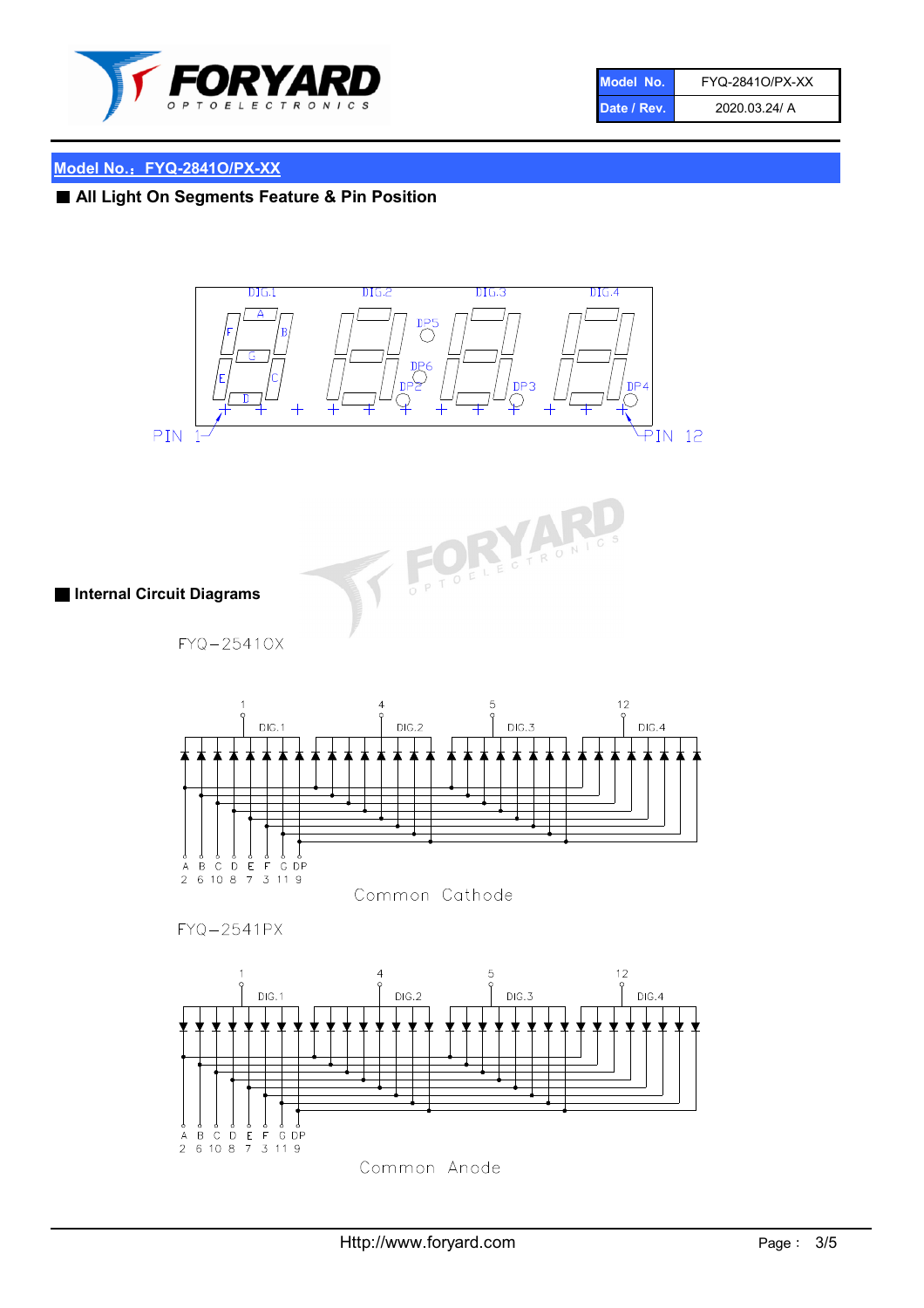

| Model No.   | FYQ-28410/PX-XX |
|-------------|-----------------|
| Date / Rev. | 2020.03.24/ A   |

(Ta=25℃)

### Model No.: FYQ-2841O/PX-XX

#### Absolute maximum

| solute maximum ratings       |               |                       |              |            | (Ta=25℃)    |
|------------------------------|---------------|-----------------------|--------------|------------|-------------|
| <b>Parameter</b>             | <b>Symbol</b> |                       | <b>Value</b> |            |             |
|                              |               | <b>Test Condition</b> | <b>Min</b>   | <b>Max</b> | <b>Unit</b> |
| Reverse Voltage              | VR            | $IR = 30$             | 5            |            |             |
| <b>Forward Current</b>       | IF            |                       |              | 30         | mA          |
| Power Dissipation            | Pd            |                       |              | 100        | mW          |
| <b>Pulse Current</b>         | Ipeak         | Duty=0.1mS,1KHz       |              | 150        | mA          |
| <b>Operating Temperature</b> | Topr          |                       | $-40$        | $+85$      | °C          |
| Storage Temperature          | Tstr          |                       | -40          | $+85$      | °C          |

#### ■ Electrical-Optical Characteristics

#### ● Color Code & Chip Characteristics:(Test Condition:IF=20mA)

Typ Max S | Hi $\textsf{Red}$  | AlGaInP | 660nm LE 20nm | 2.00 | 2.50 D | Super Red | AIGaAs/DH | 650nm | 20nm | 2.00 | 2.50 E | Orange | GaAsP | 625nm | 35nm | 2.00 | 2.50 A | Amber | GaAsP | 610nm | 35nm | 2.00 | 2.50 Y | Yellow | GaAsP | 590nm | 35nm | 2.00 | 2.50 G Yellow Green AIGaInP | 570nm | 10nm | 2.00 | 2.50 3.00 3.80 3.00 3.80 W | White | InGaN/GaN | X=0.29,Y=0.30 |CCT:9500K| 3.00 | 3.80 UHR Ultra Hi Red  $\vert$  AIGaInP  $\vert$  640nm  $\vert$  20nm  $\vert$  2.00  $\vert$  2.50 UR | Ultra Red | AlGaInP | 635nm | 20nm | 2.00 | 2.50 UE Ultra Orange | AIGaInP | 625nm | 20nm | 2.00 | 2.50 UA Ultra Amber | AIGaInP | 610nm | 20nm | 2.00 | 2.50  $UV$  Ultra Yellow  $\vert$  AlGaInP  $\vert$  590nm  $\vert$  20nm  $\vert$  2.00  $\vert$  2.50  $\text{UG}$  Ultra Yellow Green | AIGaInP | 570nm | 30nm | 2.00 | 2.50 PG | Pure Green | InGaN | 520nm | 36nm | 3.00 | 3.80 30nm 3.00 3.80 30nm 3.00 3.80 40~85 60~120~180 40~70 Segment-to-Segment Luminous Intensity ratio(Iv-M) 1.5:1 610nm 9~20(mw) 350~450 470nm 120~180 120~180 Ultra Blue InGaN/GaN 9~20(mw) 20~50 570nm | 30nm | 2.00 | 2.50 | 20~60 470nm 590nm InGaN/GaN B Blue I InGaN 570nm | 10nm | 2.00 | 2.50 | 10~20 30~105 30~135 460nm 520nm Ultra brightness **AlGaInP** AlGaInP 60nm AlGaInP 640nm Peak Wave Length $(\lambda_{\rm P})$ UB 460nm 635nm AlGaInP AlGaInP AlGaInP InGaN/GaN AlGaInP 10~20 Luminous **Intensity** (Iv) Unit:mcd AlGainP 660nm GaAsP GaAsP AlGaAs/DH **Spectral** Line halfwidth (∆λ1/2) 10~20 Standard brightness Forward Voltage(VF) Unit:V 15~30 10~20 625nm GaAsP 590nm **Emitting Color Dice Material** 10~21 610nm

#### Note:

1.Luminous Intensity is based on the Foryard standards.

2.Pay attention about static for InGaN